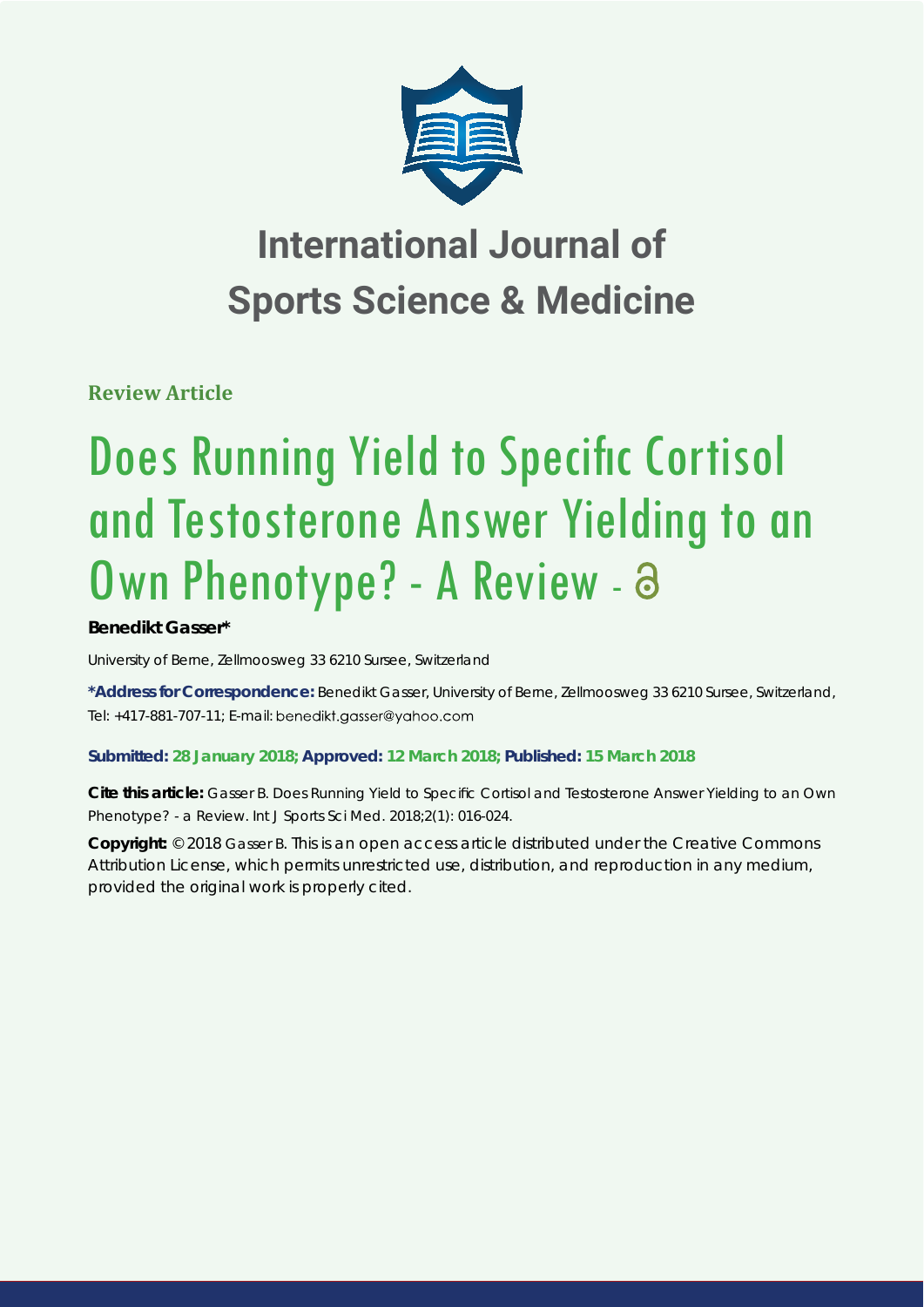## **ABSTRACT**

This study aimed to summarize effects of running on the glucocorticoid, mineralocorticoid and androgen system. Interaction between running and the CRH-ACTH-Adrenal gland System with its interaction on steroid hormone level are not finally understood. It seems that the System mainly plays a role of intermediation. Some hints exist, that before running due to anticipation cortisol levels start to rise and peak during running. Normalization of concentration in healthy humans even after large exercises such as marathon running, 1000km running or crossing Alaska occurs within one week. In contrast to glucocorticoids androgens seem to be lower after running. For different androgens such as Testosterone or Dihydrotestosteron sulfate a decrease could be detected after exercising. For mineralcorticoid effects are heterogeneous, probably due to direct feedback via Renin-Angiotensin-Aldosterone System and therefore ACTH which parallel influences Cortisol secretion. Trying to decipher effects of training, it is to mention, that effects on steroid hormones are dependent on intensity – e.g. interval versus long-jog – as well as of absolute time of exercising. To sum up, especially the increased cortisol levels and decreased testosterone levels could yield to a manifestation of a different phenotype of endurance versus strength athlete. The ratio of Cortisol to Testosterone seems to be relevant for a phenotypic development. This ratio determines anabolic (high-ratio) versus catabolic (low-ratio) effects on different organ system e.g. skeletal muscle and can influence the development of a specific somatotype.

**Keywords:** CRH; ACTH; Running; glucocorticoids; Mineralcorticoid; Androgen system

#### **INTRODUCTION**

Exercise has a lot of healthy effects on different organ systems [1-3]. In the last decades it became evident, that for many illnesses such as some forms of cancer, diabetes type 2, dyslipidemia, metabolic syndrome, hypertonia, obesity, osteoarthritis, rheumatoid arthritis, myositis, osteoporosis or fibromyalgia physical activity is recommended where earlier counter instructions were made [1,2]. For many of these illnesses some form of low-grade inflammation are causative, while physical activity can inhibit inflammation cascades [1,2]. From an evolutionary point of view it is to mention that survival of Homo sapiens during evolution was dependent on the procurement of food, which in turn was dependent on physical activity [1,4]. Hence, gene selection (so-called "thrifty genes") in the Late-Paleolithic era was influenced by physical activity  $[1,4]$ . Furthermore, convincing evidence shows that this ancient genome has remained essentially unchanged over the past 10´000 years and certainly not changed in the past 40-100 years [1,4]. These "thrifty" genes" in combination with physical activity have various effects on different organ systems [1,3-5]. Thereby the Adrenocorticotropic Hormone (ACTH) System seems to play a key role in the feedback cascade [3,6]. Through different physical and psychical stimuli over a central adaption via hypothalamic Corticotropin Releasing Hormone secretion (CRH) to a stimulation of ACTH with secondary release especially of Cortisol mainly in the *Zona fasciculata* of adrenal gland [6,7]. Thereby interaction between mineralocorticoid and androgen system result, whereby these mechanisms are only partly controlled by ACTH [3]. This system played a major role in the evolution and is an essential element of sympathetic nervous system  $[4,6]$ . The survival of homo sapiens during evolution was dependent to gain nutrition which required the necessity to be physical active and required a constant activation and deactivation [4].

Evidence of effects of physical activity on glucocorticoid, mineralcorticoid and androgen system as well as its intermediator – CRH - ACTH System – through running has to be taxed as heterogeneous and fragmented. The sensitivity of the system astonishes e.g. the psychological dimension due to the fact that hints exist that Cortisol<sup>13</sup> even before an exercise as consequence of anticipation of exhaustion start to rise [8]. Analyses show that Cortisol increases significantly two days before physical activity and showed an excess  $24$  h after [8]. A number of hints exist

13Serum Cortisol and Salivary Cortisol levels showed high significant correlation implying some irrelevance of method of measurement [11,12].

from different studies that different forms of training (moderate to intensive) yield to an increase of circulating Cortisol levels [8-10]. Trying to start on ACTH level, physical activity such as running yields to an increase of ACTH release respectively broader Hypothalamus-Pituitary-Adrenal (HPA) Axis is stimulated via CRH [13]. To sum up CRH release as consequence of physical activity stimulates ACTH, stimulates Cortisol in adrenal gland. To come to a first understanding, physical activity has lots of protective effects: CRH - ACTH system mediates Cortisol over different mechanism. Physical activity can protect from a number of illnesses especially those involving inflammation processes while inhibiting systemic inflammation factors (Glucocorticoids respectively Cortisol inhibit inflammation) and through releasing of anti-inflammatory cytokines (so called Myokines) from musculature such as IL-4, IL-6, IL-7, IL-15 promoting muscle hypertrophy [2,14,15]. These Cytokines, also called Myokine, are produced and released by the exercising skeletal musculature and allow to have a secondary effect in other organ systems [16-18]. Thereby a bunch of intermediates' can be mentioned such as IL-6, TNF-α, Leptin, Adiponectin, Ghrelin, Resistin, which are involved in the regulation of metabolic equilibrium and communicate metabolic states between organ systems from muscle to hypothalamus and liver and fat tissue, whereby AMPK System seems to be an important Integrator especially for endurance activity [2,5,19] (Figure 1). If stimuli are presented to hypothalamic an ACTH release occur which secondary affects adrenal gland and stimulates therefore stress cascade with glucocorticoid activation. Furthermore, physical activity seems to have protective effects not only via CRH - ACTH System but even more broad on cytokine and myokine level [2]. For skeletal muscle especially IL-6 can be mentioned, which seems to have a positive effect on health over inhibiting cytokines respectively inhibiting low-grade inflammation [20]. Mainly IL-6 was identified as so-called exercise Factor, which is mainly produced by contracting

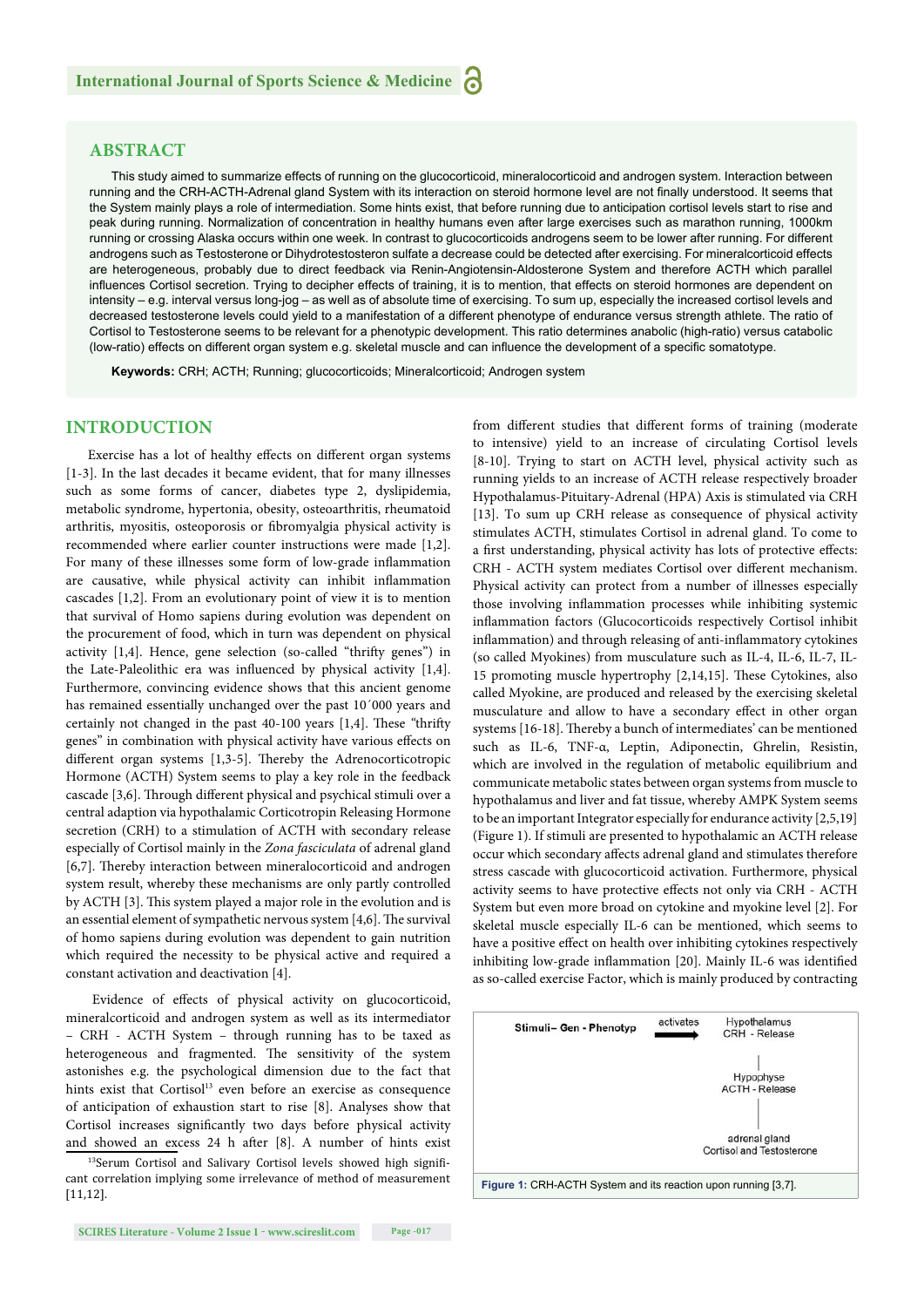muscles and secreted to blood yielding to an induction of lipolysis as well as a suppression of TNF production and a stimulus of cortisol production [20]. Physical activity works protective against low-grade inflammation - especially over inhibiting of TNF and IL-6 production, whereby for these reasons training is recommended for illnesses, where earlier physical activity was contra induced [2,5,17,21]. Even in high-trained endurance athletes changes in IL-6 were reported as consequence of running [22]. A period of increased training intensity suppresses immune system inhibiting low-grade inflammation [22]. Especially role of skeletal muscle has to be mentioned which is a tissue with a share of about 40% of total body weight and is besides fat tissue a main player of energy balance and acts as puffer for the mentioned illnesses e.g. in the rheumatic field [6]. The organ needs over 30% of energy and is therefore a primary player of insulin stimulated glucose release which is relevant for Obesity and Diabetes, both illnesses are positively influenced by physical activity [1-3,6,23].

#### **Evidence from Running**

Trying to decipher effects of running on glucocorticoid, androgen and mineralcorticoid system findings from marathon can be mentioned. Karkoulias et al. [24] investigated immediately after a race and 1 week later in well-trained recreational runner's steroid profiles. Cortisol (C) was increased one hour and interestingly Androgens (Androstenedione & Dehydroepiandrosteron-Sulphate (DHEAS)) seemed not to be involved. Total Testosterone (T) as well as free were significantly reduced one hour after the race [24]. The race yielded to an increase in C-levels and a decrease in T-levels, whereby one week later values were normalized [24]. Furthermore, Franca et al. [25] analyzed hormone concentrations during a Marathon.At the end of the Marathons T was significantly reduced and C increased.

Even on mineralocorticoid level it was detected that Aldosterone was significantly increased [26]. Ponjee et al. [27] conclude that Marathon running yields to an increase of C. In contrast to other findings also an increase of Testosterone was detected [27]. They also detected increase of DHEAS which acts as androgen [27].

Also, from mountain- respectively Ultra marathon some findings exist C, T, free T as well as the Ratios between free T and C were measured in athletes participating in a mountain marathon (3,860 Meter/ peak 5100 Meter/ arrival 3,400 m) [28]. It was measured on sea level, whereby Cortisol increased after Acclimatization and after the Ultra marathon; Testosterone was reduced after Acclimatization and after the race and came to normal range within 24h after the race [28].

There seems to be an effect of expectation yielding to an additional ACTH Stimulation with secondary increase of C-levels. These findings are conceivable with other findings of Oltras et al. [10], whereby effects of hormone levels in expectation of a race (about half-marathon distance) were analyzed. The ACTH Levels increased before the race and further after the race implying that physical and psychical activity are interacting [10]. Alterations in adrenal- sympathetic nerve function were indicated by increased levels of cortisol, epinephrine, and norepinephrine after Marathon in analyzed elite runners [29].

From ultra-marathon field investigations from 1000 km run from Sydney to Melbourne of highly trained athletes exist, whereby rest levels of Adrenalin, Noradrenalin, Dopamine were significantly increased, as well as C and ACTH-levels [20]. As a model of chronic physical stress, the ultra-marathon runner demonstrated a significantly altered baseline hormonal state as reflected in the primary mediators of the stress response, the catecholamines and the hypothalamic-pituitary-adrenal axis [20]. Their response to severe exercise is distinct from that of untrained individuals in which conjugated catecholamines decreased and ACTH increased, which may represent hormonal adaptation to prolonged stress [20].

Also, for solely females some investigations exist. In a comparison between incremental exercise and marathon running experienced female marathon runners volunteered to run to exhaustion according to an incremental treadmill protocol [30]. Four weeks after running a marathon ACTH and cortisol concentration immediately prior to the laboratory treadmill test, 3, 30 and 60 min later, as well as prior to the marathon, after 60 min and 120 min of running and 3, 30 min, and 24 h after completion of the run were analyzed [30]. Mean marathon running time was 3.22 h and for ACTH the baseline concentration was increased by 8.3- and 10.3-fold, respectively [30]. Cortisol concentration rose exponentially from a baseline and peaked at 2.2-fold 30 min after the run, when the maximal concentration also had been reached after the treadmill test, increasing 1.3-fold from baseline [30]. The maximal values for cortisol concentration after both exercises differed from each other, while the maxima of ACTH were similar [30]. ACTH concentration declined more slowly during the recovery after the marathon than after the treadmill and Cortisol concentration was below baseline 24 h later [30,21]. In comparison, with men studied earlier, female marathon runners showed lower baseline concentrations and larger increases in ACTH concentration after both types of exercise [30,21].

To sum up, running yields to a stimulation of ACTH with secondary release of Cortisol. Situations concerning androgens – e.g. Testosterone - is probably less clear whereby a decrease after running seem to occur [20,28,31-33].

#### **Broad Interaction and Stimuli Release**

Focusing broader on Hypothalamus Hormones Dessypris et al. [20] measured C, ACTH, Thyroid Stimulating Hormone (TSH) and Anti Diuretic Hormone (ADH) concentrations in runners starting at a marathon race. After the race middle concentrations of C, ACTH and ADH were significantly increased [20]. Interestingly TSH was not altered, implying a main mediator function of CRH-ACTH System [20]. The change of ADH probably result due to interaction with RAAS (Renin-Angiotensin-Aldosterone System) respectively ACTH. Addressing an even broader view for obese human findings indicate that cortisol respectively testosterone homeostasis is altered [3]. It was shown for adipose people, that C levels were normal or even low compared, but when corrected for mass per distribution volume increased [34]. Further ACTH response was reduced and Cortisol response was better in normally weighted than adipose humans [35].

Further distance of running has an effect of release of Cortisol and Testosterone [13]. For three groups of runners (100, 1500, 10000 meters respectively) ACTH and Cortisol were measured pre- versus post-race, whereby runners showed a significant increase in ACTH and Cortisol after the race and percentage increase in 1500 Meter and 10000 Meter was higher than in shorter distance [13].

A further study explored changes in ACTH before and after a 4 h pedestrian race with measurements 10 min before and after the race [36]. After the race C-levels was 2.8 fold and ACTH-levels 3.5 fold increased [36]. A significant positive correlation between increase of ACTH and the absolved distance could be detected and between the increase of basal and post-race values of Cortisol and ACTH [36].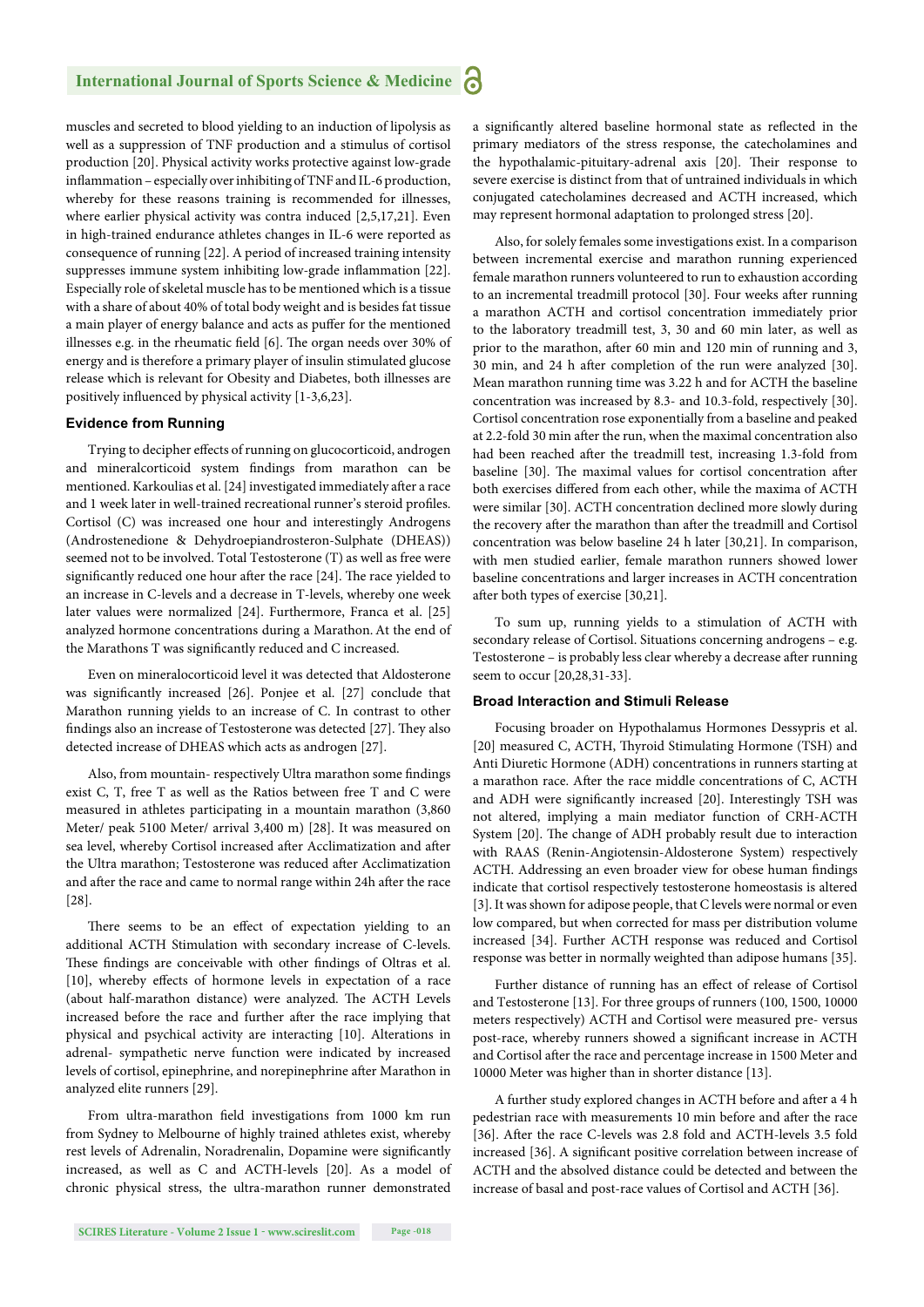Effects of different exhaustive training programs on plasma levels of ACTH and Cortisol were elucidated. Runners were divided into a Sprint-Interval group, an endurance group or a combination [37]. Training was observed during 10 weeks and treadmill tests were conducted after 2, 4, 6, 8 and 10 weeks [37]. Significant exerciseinduced increases in plasma ACTH and cortisol were observed for both pre- and post-training tests in all training groups. The Sprint-Interval group demonstrated significant post-training increases in ACTH and cortisol concentrations in response to maximal exercise implying that with Interval training responsiveness of ACTH system can be trained [37]. These findings could not be detected for other training methods pointing out relevance of Interval training. Immunological changes of hard strength- versus endurance training were part of further investigations, whereby Cortisol, ACTH, IL-6 increased 5 h after workout [38]. Physical activity increased ACTH, C as well as Leukocytes and T-cells but yielded to a decrease of B-cells [39]. A relationship between psychical activation and immune response via Interleukin and Cortisol could be shown [40]. Hints exist that not only CRH stimulates ACTH release but also ADH whereby it's likely to suggest that an interaction with RAAS occurs [41]. As already mentioned, intensity seems to have an influence on ACTH release. Hints exist, that moderate physical activity (50-80% of  $\rm VO_{2}$ max) does not yield to a ACTH release but higher intensities of more than 90% of  $\rm VO_{2}$ max are necessary [42]. To conclude, hints exist that amount of Cortisol secretion is directly proportional to running intensity and running time [43].

#### **Stimuli Already Centrally Released and Modulable Over Time**

The pre-modulator CRH seems to be affected by running. The answer of CRH was analyzed while running on a treadmill by endurance athletes [44]. The mean plasma level of CRH increased 4.9 fold in men and 7 fold in women [44]. Concentration of Corticotropin increased significantly while anaerobic exercise tests. An answer on sub-maximal race without exhaustion could not detect significant changes [44].

Plasma concentrations of Aldosterone as well as ACTH were investigated while different tread mill intensities (50, 70 and 90% of  $\rm VO_{2}$ max) [45]. Men with little training and two groups of men with different training state (moderately trained, 15-25 miles/week, highly trained, more than 45 miles/week) were investigated concerning aldosterone homeostasis [45]. Acute physical activity was associated with increased Plasma aldosterone and ACTH activity, in all groups with intensities of 70 and 90% of  $VO<sub>2</sub>max$  [43]. There were now differences in trained and untrained [45]. The activity based increase of Plasma aldosterone concentration did not correlate with other regulatory concentrations [45].

The Hypothalamus-pituitary adrenal gland as well as the gonadal axis was analyzed in elderly long distance runners (68.9 +/- 4.2 years; training: 65 +/- 20 km/Week in the last 20 years) and in sedentary older subjects (year: 69.1 +/- 2.6 years) through an aerobe training while 20 Weeks (3 times per week/ 30-60 min running) [46]. Also, a Dexamethasone suppression test which induced an adrenal suppression, CRH and LHRH Stimulation as well as an exercise challenge (30 min Ergometer with 65% VO<sub>2</sub>max) was conducted [46]. Basal and post-DEX Plasma concentration of ACTH, Cortisol, LH, FSH and T differed not between runners and sedentary older subjects after Dexamethasone suppression test but interestingly, the basal free T was significantly lower in RUN versus SED [46].

The influence on hypothalamus was explored in a 6-week training (6 times a week) on Bike ergormeter while 31-33 min during 4 days each week with 90-96% (week 1-3) and 89-92% (week 4-6) at 4 mmol Lactate threshold on the first day and on day 21, with Interval training 3-5 x 3-5 min additionally every 2 days per week 117-127% and 115-110% [47]. A combined serum hormone level and pituitary test were made with artificial TRH, GNRH, CRH before and 6 weeks after training and 3 weeks after recreation [47]. TSH and STH did not change [47]. ACTH was increased after training and C-release was reduced after training period [47]. This had no influence of activityinduced Serum hormone levels (C, aldosterone, insulin, FSH, LH, TSH, ACTH, ADH and STH), which did not show any dependence from training except free T, which showed a significant decrease and post-exercise ACTH which showed an increase [47]. Cortisol sensitivity and ACTH Answer or Adaptation (FSH & LH answer) changed T-levels [47].

Arginine Vasopressin (AVP) and Atrial Natriuretic Peptide (ANP) are besides Aldosterone Hormones affecting fluid balance [48]. Endurance trained runners completed three separate test protocols with an increase of aldosterone after high-intensity training, steady-state training and longer endurance training [48]. Changes in fluid homeostasis was significantly different between ultra-marathon versus high-intensity and steady-state running, but only statistic significant increases pre- to post-run could be detected for ultra-marathon AVP, Cortisol, corticosterone, deoxycortisol and a significant post-run increase of Aldosterone after high-intensity training was detected [48].

Exercise is known to be a powerful stimulus for the endocrine system [24]. The hormonal response to exercise is dependent on several factors including the intensity, duration, mode of exercise (endurance versus resistance), and training status of the subject [24]. Serum cortisol and prolactin showed distinct rises 1 h after the race and returned to baseline 1 week later [24]. Androstenedione and dehydroepiandrosterone sulphate did not show any changes. Total testosterone as well as free testosterone dropped significantly 1 h after the race but returned to baseline 1 week later [24].

Cortisol, testosterone, free testosterone and the ratio between free testosterone and cortisol were monitored in six athletes participating in a marathon starting at 3,860 and finishing at 3,400 meters, having reached the top at 5,100 m altitude [28]. Blood was drawn at sea level before the departure for the mountain area, after a week of acclimatization, immediately after the marathon and after a 24-hour recovery period from the run [28]. Cortisol increased after acclimatization and especially after the marathon and decreased to normal values after recovery whereas Testosterone decreased after acclimatization, especially after the run and presented a partial recovery 24 h after the race [28].

Further hints exist from runners, cyclists, and skiers participating in a 161-km ultra-endurance race on a snow-packed course in the Alaskan wilderness [49]. ACTH increased significantly with no difference among runners, cyclists, and skiers pre-race versus postrace [49]. Cortisol increased significantly pre-race to post-race and post-race cortisol was significantly higher in runners versus skiers [49]. Norepinephrine increased significantly pre-race to post-race with no difference among divisions, Epinephrine did not change significantly during the race [49]. These data suggest activation of both the sympathetic-adrenal-medullary and hypothalamic-pituitaryadrenocortical axes from an ultra-endurance race in the cold and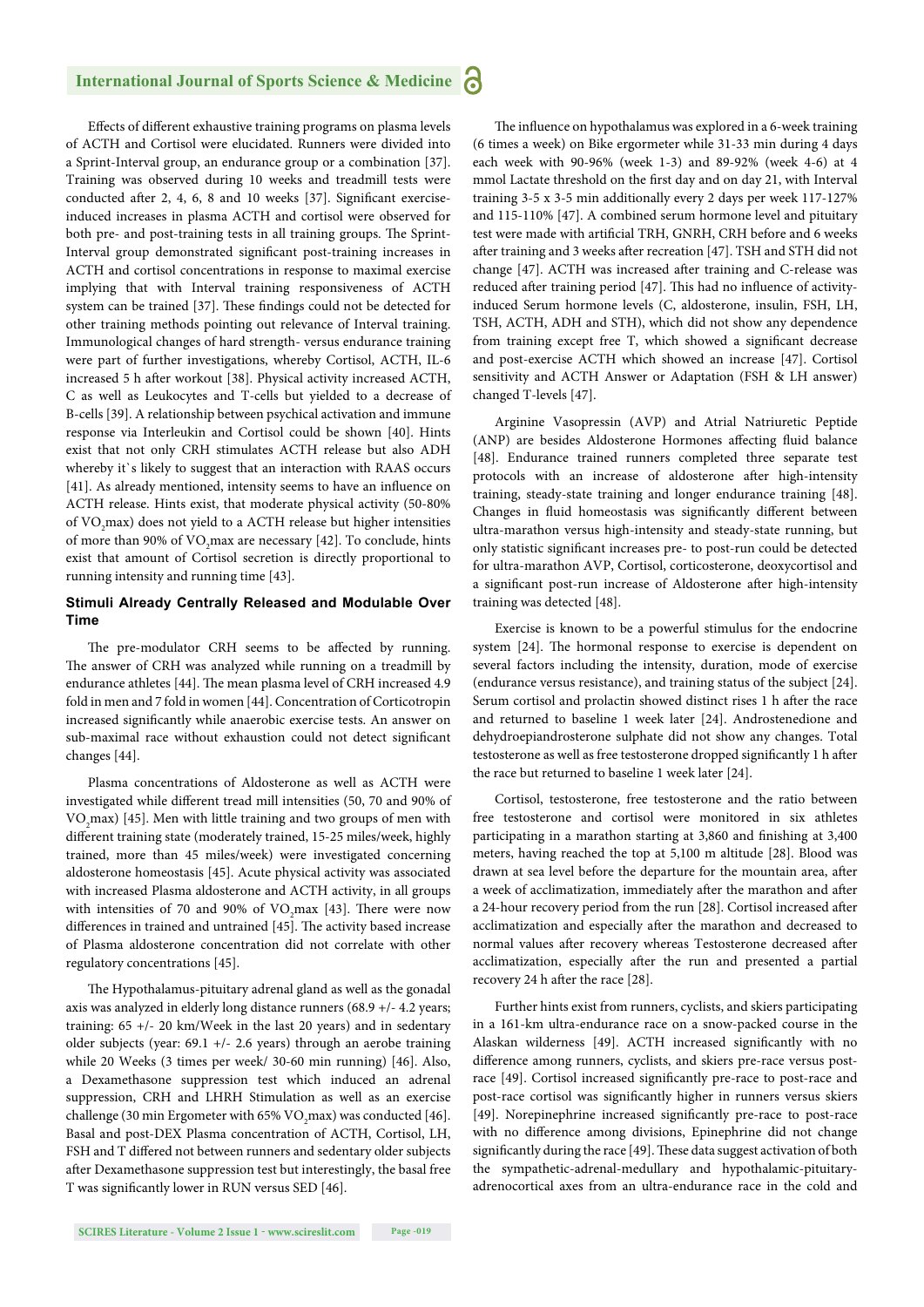reveal the degree of stress hormone responses to this exhausting bout of exercise [49]. Concerning chronic effects (4 weeks) - sensitivity of system increased through training – (probably meant higher cortisol, testosterone answer through training).

Negative relationships between circulating testosterone and certain stress hormones (i.e., cortisol and prolactin) in humans were several time reported [50,51]. These relationships have subsequently been used in hypotheses explaining the subclinical resting testosterone levels often found in some endurance-trained males [51]. Endurancetrained males volunteered to run at 100% of their ventilatory threshold on a treadmill until volitional fatigue [51]. Blood samples were taken at pre-exercise baseline (B0); volitional fatigue (F0); 30 min (F30), 60 min (F60), and 90 min (F90) into recovery; and at 24 h post-baseline (P24 h). At F0 [mean running time = 84.8 (3.8) min], exercise induced significant changes from B0 in total testosterone, cortisol and prolactin [9]. All three of these hormones were still significantly elevated at F30; but at F60 only cortisol and prolactin were greater than their respective B0 values [51]. Free testosterone displayed no significant changes from B0 at F0, F30, or the F60 time point [51]. At F90, neither cortisol nor prolactin was significantly different from their B0 values, but total and free testosterone were reduced significantly from B0 [51]. Cortisol, total testosterone and free testosterone at P24 h were significantly lower than their respective B0 levels [51]. Significant negative relationships existed between peak cortisol response (at time F30) versus total testosterone (at F90 and at P24 h) [51]. In conclusion, the present findings give credence to the hypothesis suggesting a linkage between the low resting testosterone found in endurance-trained runners and stress hormones, with respect to cortisol [51].

Taking an internal medicine perspective the evoking of Stress yields to an activation of HPA Axis over the CRH-ACTH System, whereby in improper work of sympathetic and parasympathetic nerve function illness processes are suggested [52]. Physical activity is a potent stimuli of HPA axis whereby intensity as well as time of running respectively physical activity is relevant [53] Hints exist that training does yield to a permanent increase of Cortisol within physiological borders [54].

Based on the above mentioned on CRH-ACTH System through running the secondary release of C can be used as marker of overtraining respectively to detect potential overreaching for other stress-related responses. In principle e.g. with BORG-Scale (6-20) fatigue can easily be measured without difficulty, whereby high validity of BORG-Scale (6-20) was shown even for large population [55,56]. Garcin et al. 2002 used BORG-Scale in young runners (middle distances) and could show, that an overtraining can easily being detected [55,15]. Especially measurement of salivary cortisol has proven to be an easy way in order to detect an overtraining [57,58].

The pathophysiology of the condition is still unknown. Hypothalamic-pituitary function was studied by determining the hormonal responses to insulin-induced hypoglycemia in five asymptomatic male marathon runners during a 4-month period in which they ran 42-, 56-, and 92-km races and in four overtrained male athletes [4]. The response of the asymptomatic runners was not different when tested 1 month before and within 48 h after the 42- and 92-km races [59]. The plasma cortisol, ACTH, GH, and PRL responses to insulin-induced hypoglycemia in the four overtrained athletes were lower than their responses after the rest and lower than the responses of the asymptomatic runners [59,4]. From a normal

**SCIRES Literature - Volume 2 Issue 1 - www.scireslit.com Page -020**

answer of this and other hormones on TRH and LHRH was concluded that overtraining has a hypothalamic and not pituitary origin [60].

Interestingly, for chronic fatigue syndrome Hydrocortisone was used with success [61,62]. Interestingly, already Pawlow implied that with a stronger stimuli answer first increase to decrease after the peak (inverted U-shape) [63-65]. Even the involving of T and C has probably an influence on phenotype [4]. Hints can be found, that highly trained athletes show increased basal levels of Cortisol and ACTH [66]. The above mentioned is in accordance with the cytokinehypothesis of overtraining [23]. Cytokine-hypothesis sees the local muscle damage induced through to intensive training which is a chronic process [23,64]. An initially local inflammation process can become chronic and have systemic effects e.g. via Interleukins [23,64]. Especially for Interleukin 6, which was taxed as exercise factor, intensity dependent release was described [57,59]. In combination with the mentioned of Cortisol and Testosterone metabolism skeletal musculature with a weight of 15 kg and biggest of human body – this can probably act as puffer for exercise stimuli. This suggestion as puffer organ can be combined with the thought that somatotype has substantial influence on performance capacity [67]. This implies that better trained persons have better organic conditions and can in consequence better persist huge stimuli. The possibilities stimuli are perceived and adaptions take place are large [2]. Even small effects are described such as reduced oxygen pressure in higher altitudes proning phenotype and implying high sensitivity of skeletal muscle to external stimuli [68-70]. For athletes' in overtraining ACTH levels in rest were the same to control but cortisol was deeper [67].

#### **The relationship of Testosterone and Cortisol**

Focusing away from effects of physical activity on Cortisol also androgens respectively Testosterone can be mentioned. The answer seems to be different e.g. Testosterone decreased by -46% 5-days after a military field training [71]. The combination of these two hormones yield to the Testosterone / Cortisone Ratio  $(T/C)$ . The relationship is often used as indicator of anabolic/catabolic balance and was also used for psychophysics function [72-74]. Also in woman increased testosterone levels were detected in endurance trained versus inactive persons [75] (Figure 2).

The intensity of training influences Cortisol and T respectively the ratio T/C [73]. The hydration state can further modify and regulate the anabolic/catabolic balance  $[73]$ . Influence of running upon T, C and T/C Ratio, when started in a hypohydrated state was analyzed [73].



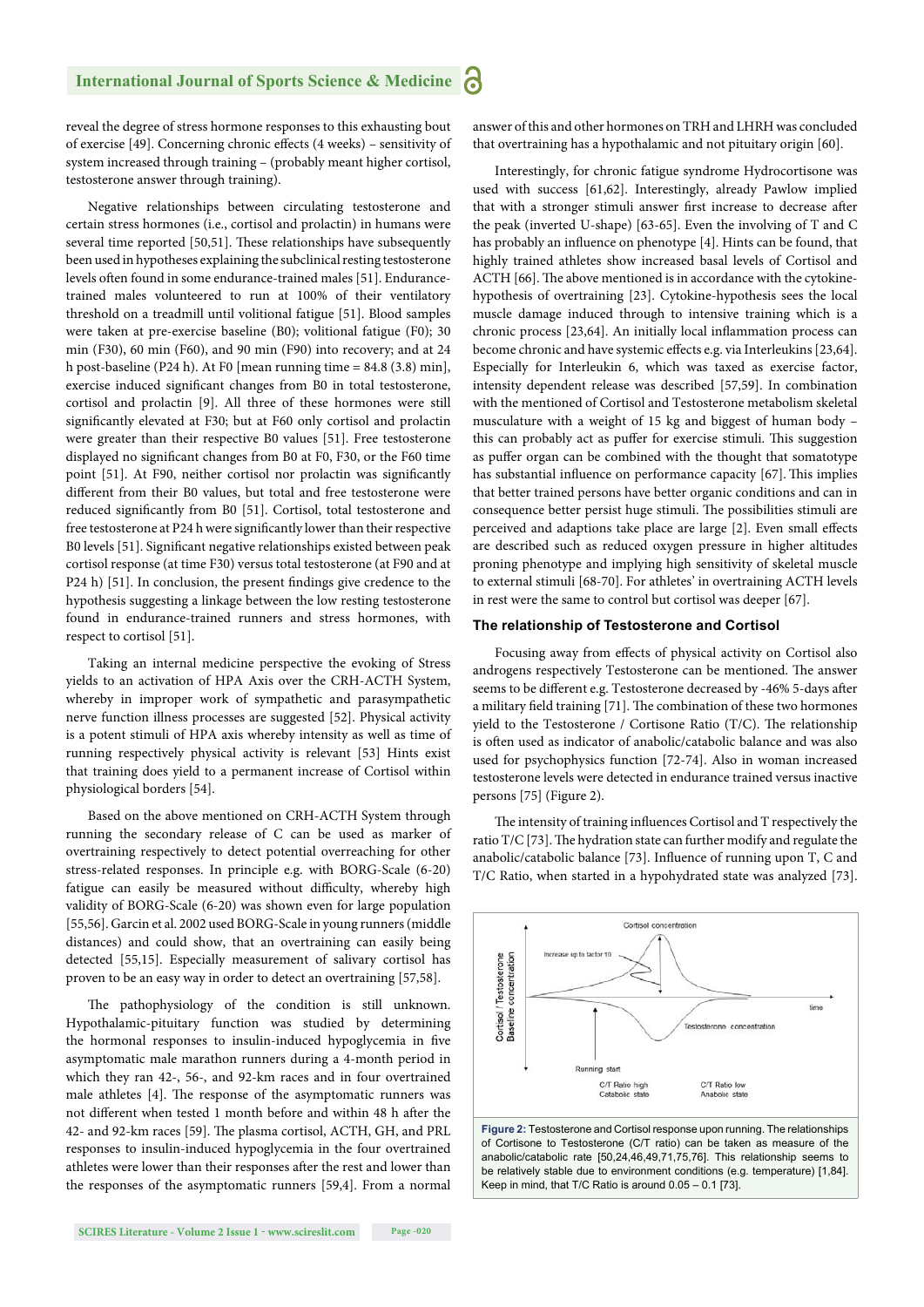Runners completed four 10-min treadmill runs whereby hydration state differed (euhydrated or hypohydrated), furthermore intensity was variable between (70% or 85%  $\rm VO_{2}max$ ) [73]. Body weight, urine osmolality and specific weight were measured before and 20 min postexercise with T, C and Ratio T/C [73]. Except for heart rate while 70%  $\rm VO_{2}$ max exercises, heart rate and lactate were about equal between euhydration and hypohydration in given intensity [73]. Furthermore hypohydration had no measurable influence on T-concentration [73]. Although intensity had no influence upon T, Cortisol concentration were higher while hypohydration as compared to euhydration before and 20 min post-exercise [73]. Furthermore, T/C was significantly lower 20 min Post-exercise with 70 %  $\rm VO_{2}$  max when individuals were hypohydrated before (T/C = 0.055) versus euhydrated (T/C = 0.072) [41]. These results imply that depending from hydration status T/C is changed and therefore anabolic/catabolic balance [73]. A further study analyzed testosterone/cortisol (T/C) ratio in long-distance runners during a relay competition and during the three days following the competition [76]. Two teams of four relay sub-elite runners (VO<sub>2</sub>max  $= 67.0$  ml x min(-1) x kg(-1) in males and 56.8 ml x min(-1) x kg(-1) in females) took part in a six-hour relay race [76]. During the race, cortisol levels reached approximately 1.5-fold basal levels [76]. These levels remained high till late evening, (higher than morning values, when normal resting levels are 4 to 6-folds lower) [76]. Surprisingly, wakening levels during the following days were lower than resting levels [76]. Testosterone did not vary in females; then, male values only are reported [76]. During the race they decreased gradually and remained low till night [76]. During the following three days, testosterone levels were higher than resting day levels. The T/C ratio amplifies these variations: low during the race till retiring, (currently associated with a catabolic tendency) and reversely high during the following three days (associated with a high anabolic tendency) [76].

As expected, a catabolic tendency occurs during a long distance run (increase in cortisol level followed by a drop in testosterone level) [76]. More surprising is the high anabolic tendency noted during the recovery period (low cortisol and high testosterone levels) [76].

Ten endurance athletes', 3-settings, Interval Training (INT), Tempo Race (TEMP) and body weight Circuit Training (CIR), during several days [11]. Blood and salivary pre- and 0, 15, 30 und 60 min post-exercise whereby peak post-exercise salivary cortisol was significantly higher as pre-exercise in all trials [11]. After INT, salivary cortisol remained increased after 60 min post-exercise. Salivary gland T increased in all trials significantly [11] Peak C und T levels increased in the same time in plasma and salivary [11]. Further, effects of 4 weeks moderate aerobic exercise on outcome measures of saliva stress hormones in healthy adult volunteers were elucidated [1]. C increased significantly from -48 h and displayed a baseline overshoot with  $+24$  h being significantly lower than  $-48$  and  $+0$  h, fT decreased significantly from -48 h to +0 h and remained lower at  $+24$  h and  $+48$  h [1]. After 4 weeks of exercise, there were significant increases in cortisol and free testosterone levels, along with significant decrease in the ratios between testosterone and cortisol levels (T/C) [50].

Changes of hormonal and immune factors were analyzed while a 5000 m race [77]. Salivary samples were analyzed for C, T whereby T/C ratios were significantly reduced pre versus post-race [77].

Some further hints exist from other endurance sports such as rowing and cycling. While 9 Months of Olympic Games elite rowers were analyzed with T/C Ratios and it was implied that T/C ratios are reduced during rowing training [60]. Findings seem to be valid not only for rowing but also for cycling. Post training, resting testosterone levels decreased from and resting cortisol levels increased from pre training to post training indicating a catabolic state [16].

This yields to the question if reduced training changes T/C ratios. Changes in well-trained runners seem to be within physiological borders [54]. In runners with good level  $(\rm VO_{2}max\ 60\ ml/kg/min)$ reduction of Training (80 km to 25 km) yielded only to a decrease of Cortisol within upper area of physiological borders to lower areas [54]. Well-trained runners have a T-level in the lower range of physiological borders and Cortisol in increased range yielding to a decreased  $T/C$  ratio [54]. Undoubtedly overtraining influences ability of a body to respond adequately upon stress [78]. As reaction on stimuli body cannot relax and lower Cortisol levels were detected [78].

Changes in endurance capacity are not only associated with hormonal but also with structural and biochemical changes especially of mitochondria [79]. Earlier studies concerning endurance training in women show for untrained young woman running three times a week on aerobic threshold that ACTH was increased 5 min after physical activity and less elevated 30 min later [80]. Maximal lactate and BORG-Scale were unchanged as indicator for stable exertion [80]. These results implicate, that endurance training stimulates hormonal response via ACTH with significantly lower concentrations of ACTH [80].

FT was compared between high-intensity Interval training and Steady State Endurance Training (SSE) [81]. Interval was while 90 sec with 100-110% maximal oxygen uptake  $(VO_2$ max) and 90sec active break at 40% of  $VO<sub>2</sub>$  max while 42-47 min [20]. The SSE Session consisted of a 45-min course in 60-65%  $\rm VO_{2}$ max, total work output was the same for both exercises [81]. A 45-min supine rest control session (CON) was additionally conducted. All three sessions took place on different days [81]. Pre-session and 12-h post-session (12POST) Blood samples were collected and used FT, SHBG, LH, 3- α-androstanediol glucuronide (3-α Diol G) and cortisol [81]. IE and SSE yielded to an increase of FT with larger extent after IE [81]. 5α-reductase marker 3-α Diol G answer with 12POST IE was significantly increased while FT was significantly reduced; whereby such a change did not occur with SSE [81]. These results imply that FT through Androgen sensitive tissue is more responsible on IE than SSE [81]. IE yielded to a larger increase than Steady-state Training [81]. The decrease of catecholamine excretion during night could be a result of a reduced sympathetic activity, whereby it´s unclear if this has its origin in central nerves system [82]. Results could imply that this is due to a reduction of regeneration potential being a predisposition e.g. for overtraining [82].

In eight middle distance runners and nine long distance runners an increase in intensity and training volume was conducted [82]. Seven runners participated in both studies [82,35]. The average training volume was 85.9 km and increased to 176.6 km/Week while intensity was increased (ITV) [82].

A Plateau in endurance performance and a decrease in max performance were detected probably due to an overtraining [82]. The nightly catecholamine exertion was reduced (47-53%), in contrast to exercise-related plasma catecholamine answer, which was increased [82]. Rest and activity dependent Cortisol and Aldosterone levels were reduced [82]. Interestingly, even animals seem to have the ability to control hormone homeostasis as it was shown that mice can influence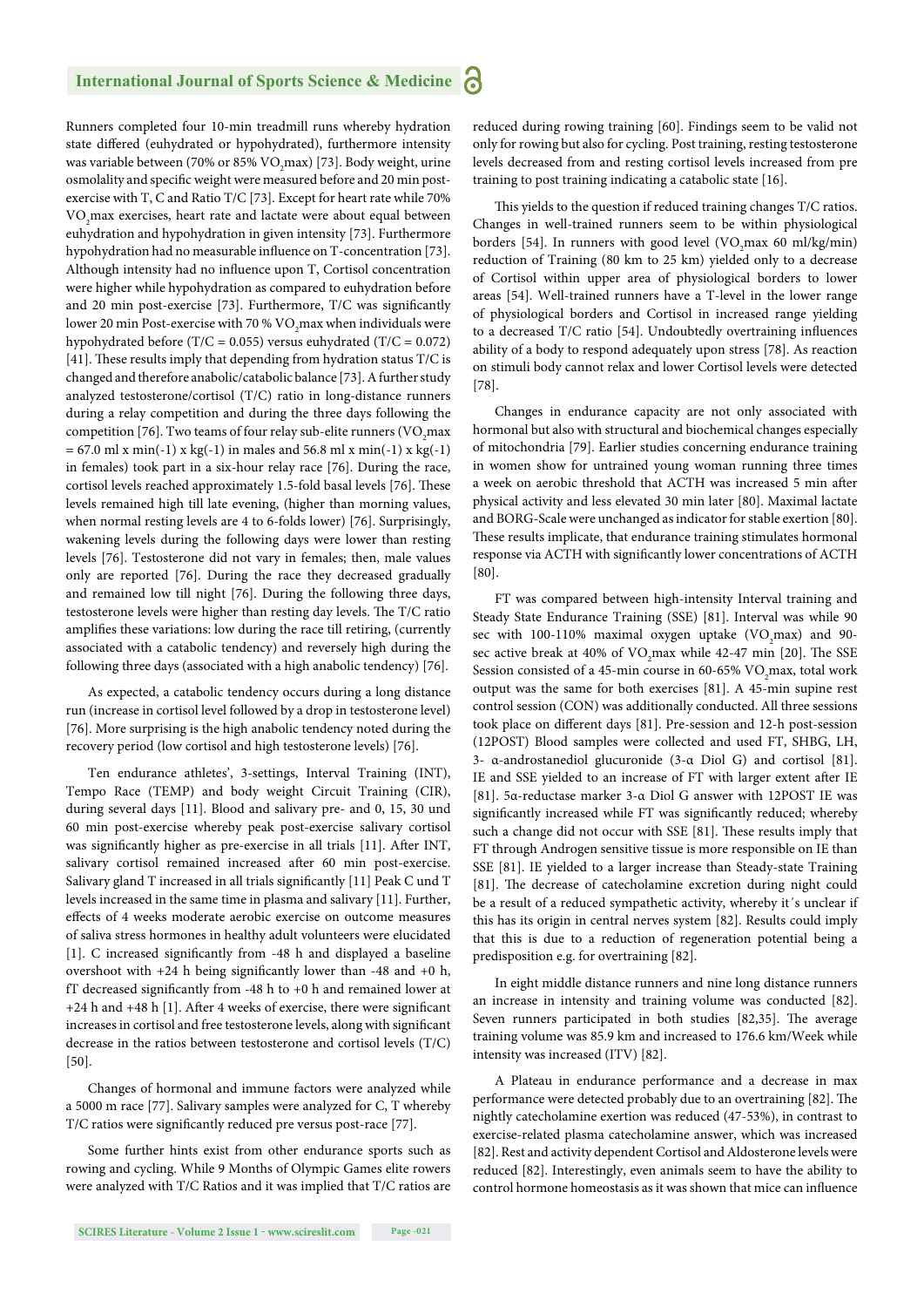hormone concentrations through using of a walk wheel inducing a modulating effect on phenotype [83]. To sum up, endurance seems to yield to an increase in Cortisol levels while Testosterone levels seem to decrease allowing speculating that continuous endurance activity yields to a new phenotype clearly sensitive upon training regime.

#### **REFERENCES**

- 1. Bramble DM, Lieberman DE. Endurance running and the evolution of Homo. Nature. 2004; 432: 345-352. https://goo.gl/yUpRco
- 2. Hoppeler H, Baum O, Matthias Mueller M, Glenn Lurman G. Molekulare Mechanismen der Anpassungsfähigkeit der Skelettmuskulatur. Schweizerische Zeitschrift fur Sportmedizin und Sporttraumatologie. 2011; 59: 6-13. https://goo.gl/NZGJaa
- 3. Zintl F. Ausdauertraining: Grundlagen, Methoden, Trainingssteuerung. (4. Aufl .) Wien, Zurich: BLV; 1997. https://goo.gl/oG4Mvk
- 4. Chakravarthy MV, Booth FW. Eating, exercise, and "thrifty" genotypes: connecting the dots toward an evolutionary understanding of modern chronic diseases. J Appl Physiol. 2004; 96: 3-10. https://goo.gl/K7C97v
- 5. Steffny H. Optimales Lauftraining. Sudwestverlag, Munchen. 2010. https://goo.gl/3aCyJs
- 6. Silbernagel S. Taschenatlas der Physiologie, 6. Auflage, Thieme, Berlin. 2000; 228-231.
- 7. Schmikli SL, Brink MS, De Vries WR, Backx FJ. Can we detect non-functional overreaching in young elite soccer players and middle-long distance runners using field performance tests? Br J Sports Med. 2011; 45: 631-636. https://goo.gl/NyDUTo
- 8. Anderson T, Lane AR, Hackney AC. Cortisol and testosterone dynamics following exhaustive endurance exercise. Eur J Appl Physiol. 2016; 116: 1503-1509. https://goo.gl/Zc4jad
- 9. Hill EE, Zack E, Battaglini C, Viru M, Viru A, Hackney AC. Exercise and circulating cortisol levels: the intensity threshold effect. J Endocrinol Invest. 2008; 31: 587-591. https://goo.gl/oKQpse
- 10. Oltras CM, Mora F, Vives F. Beta-endorphin and ACTH in plasma: effects of physical and psychological stress. Life Sci. 1987; 40: 1683-1686. https://goo.gl/pYykZJ
- 11. Tanner AV, Nielsen BV, Allgrove J. Salivary and plasma cortisol and testosterone responses to interval and tempo runs and a bodyweight-only circuit session in endurance-trained men. J Sports Sci. 2014; 32: 680-689. https://goo.gl/q5FstM
- 12. Powell J, DiLeoT, Roberge R, Coca A, Kim JH. Salivary and serum cortisol levels during recovery from intense exercise and prolonged, moderate exercise. Biol Sport. 2015; 32: 91-95. https://goo.gl/8tcwWc
- 13. Petraglia F, Barletta C, Facchinetti F, Spinazzola F, Monzani A, Scavo D, et al. Response of circulating adrenocorticotropin, beta-endorphin, betalipotropin and cortisol to athletic competition. Acta Endocrinol (Copenh). 1988; 118: 332-336. https://goo.gl/kSmqU9
- 14. Febbraio MA, Pedersen BK. Contraction-induced myokine production and release: Is skeletal muscle an endocrine organ? Exerc Sport Sci. Rev.2005; 33: 114-119. https://goo.gl/eTLNqL
- 15. Lundberg IE, Nader GA. Molecular effects of exercise in patients with inflammatory rheumatic disease. Nat Clin Pract Rheumatol. 2008; 4: 597-604. https://goo.gl/k7x8Vj
- 16. Hoogeveen AR, Zonderland ML. Relationships between testosterone, cortisol, and performance in professional cyclists. Int J Sports Med. 1996; 17: 423-428. https://goo.gl/A4ZbYQ
- 17. Mathur N, Pedersen BK. Exercise as a mean to control low-grade systemic inflammation. Mediators Inflamm. 2008; 2008: 109502. https://goo.gl/7kHdBw
- 18. Stefanyk LE, Dyck DJ. The interaction between adipokines, diet and exercise on muscle insulin sensitivity. Curr Opin Clin Nutr Metab Care. 2010; 13: 255- 259.https://goo.gl/6DpS5s
- 19. Steinberg GR, Watt MJ, Febbraio MA. Cytokine regulation of AMPK signalling. Front Biosci (Landmark Ed). 2009; 14: 1902-1916. https://goo.gl/g852Ru
- 20. Pestell RG, Hurley DM, Vandongen R. Biochemical and hormonal changes during a 1000 km ultramarathon. Clin Exp Pharmacol Physiol. 1989; 16: 353- 361. https://goo.gl/TNcPR7
- 21. Pedersen BK, Saltin B. Evidence for prescribing exercise as therapy in chronic disease. Scand J Med Sci Sports. 2006; 16: 3-63. https://goo.gl/Zqw8mJ
- 22. Robson Ansley PJ, Blannin A, Gleeson M. Elevated plasma interleukin-6 levels in trained male triathletes following an acute period of intense interval training. Eur J Appl Physiol. 2007; 99: 353-360. https://goo.gl/AVfesa
- 23. Smith LL. Cytokine hypothesis of overtraining: a physiological adaptation to excessive stress? Med Sci Sports Exerc. 2000; 32: 317-331. https://goo.gl/SCK5n2
- 24. Karkoulias K, Habeos I, Charokopos N, Tsiamita M, Mazarakis A, Pouli A, et al. Hormonal responses to marathon running in non-elite athletes. Eur J Intern Med. 2008; 19: 598-601. https://goo.gl/6AfvHB
- 25. França SC, Barros Neto TL, Agresta MC, Lotufo RF, Kater CE. Divergent responses of serum testosterone and cortisol in athlete men after a marathon race. Arq Bras Endocrinol Metabol. 2006; 50: 1082-1087. https://goo.gl/nGE3ck
- 26. Niessner A, Ziegler S, Slany J, Billensteiner E, Woloszczuk W, Geyer G. Increases in plasma levels of atrial and brain natriuretic peptides after running a marathon: are their effects partly counterbalanced by adrenocortical steroids? Eur J Endocrinol. 2003; 149: 555-559. https://goo.gl/kh65JE
- 27. Ponjee GA, De Rooy HA, Vader HL. Androgen turnover during marathon running. Med Sci Sports Exerc. 1994; 26: 1274-1277. https://goo.gl/HyPSTz
- 28. Marinelli M, Roi GS, Giacometti M, Bonini P, Banfi G. Cortisol, testosterone, and free testosterone in athletes performing a marathon at 4,000 m altitude. Horm Res. 1994; 41: 225-229. https://goo.gl/i2x5AN
- 29. Maron MB, Horvath SM, Wilkerson JE. Acute blood biochemical alterations in response to marathon running. Eur J Appl Physiol Occup Physiol. 1975; 34: 173-181. https://goo.gl/ZK1epK
- 30. Heitkamp HC, Huber W, Scheib K. beta-Endorphin and adrenocorticotrophin after incremental exercise and marathon running--female responses. Eur J Appl Physiol Occup Physiol. 1996; 72: 417-424. https://goo.gl/QEZkSM
- 31. Dessypris A, Wagar G, Fyhrquist F, Makinen T, Welin MG, Lamberg BA. Marathon run: effects on blood cortisol - ACTH, iodothyronines -TSH and vasopressin. Acta Endocrinol (Copenh). 1980; 95: 151-157. https://goo.gl/gaXWCC
- 32. Heitkamp HC, Schmid K, Scheib K. Beta-endorphin and adrenocorticotropic hormone production during marathon and incremental exercise. Eur J Appl Physiol Occup Physiol. 1993; 66: 269-274. https://goo.gl/jTAH4h
- 33. Philipp E, Wilckens T, Friess E, Platte P, Pirke KM. Cholecystokinin, gastrin and stress hormone responses in marathon runners. Peptides. 1992; 13:125- 8. https://goo.gl/unKdtV
- 34. Roelfsema F, Pereira AM, Veldhuis JD. Impact of adiposity and fat distribution on the dynamics of adrenocorticotropin and cortisol rhythms. Curr Obes Rep. 2014; 3: 387-395. https://goo.gl/Mmdqd9
- 35. Azarbayjani MA, Vaezepor F, Rasaee MJ, Tojaril F, Pournemati P, Jourkesh M, et al. Daily timing of salivary cortisol responses and aerobic performance in lean and obese active females. Bratisl Lek Listy. 2011; 112: 213-217. https://goo.gl/GvA9He
- 36. Estorch M, Fuente T, Serra-Grima R, Flotats A, Berna L, Sanz D, et al. The effect of a race 4 hours in duration on the production of beta-endorphin and adrenocorticotropic hormone. Med Clin (Barc). 1998; 111: 770-773. https://goo.gl/cKBbVV
- 37. Kraemer WJ, Fleck SJ, Callister R, Shealy M, Dudley GA, Maresh CM, et al. Training responses of plasma beta-endorphin, adrenocorticotropin, and cortisol. Med Sci Sports Exerc. 1989; 21: 146-153. https://goo.gl/cakwga
- 38. Risoy BA, Raastad T, Hallen J, Lappegard KT, Baverfjord K, Kravdal A, et al. Delayed leukocytosis after hard strength and endurance exercise: Aspects of regulatory mechanisms. BMC Physiol. 2003; 3: 14. https://goo.gl/94XK7s
- 39. Park HY Nam SS, Tanaka H Lee DJ. Hemodynamic, hematological, and hormonal responses to submaximal exercise in normobaric hypoxia in pubescent girls. Pediatr Exerc Sci. 2016; 28: 417-422. https://goo.gl/juiExM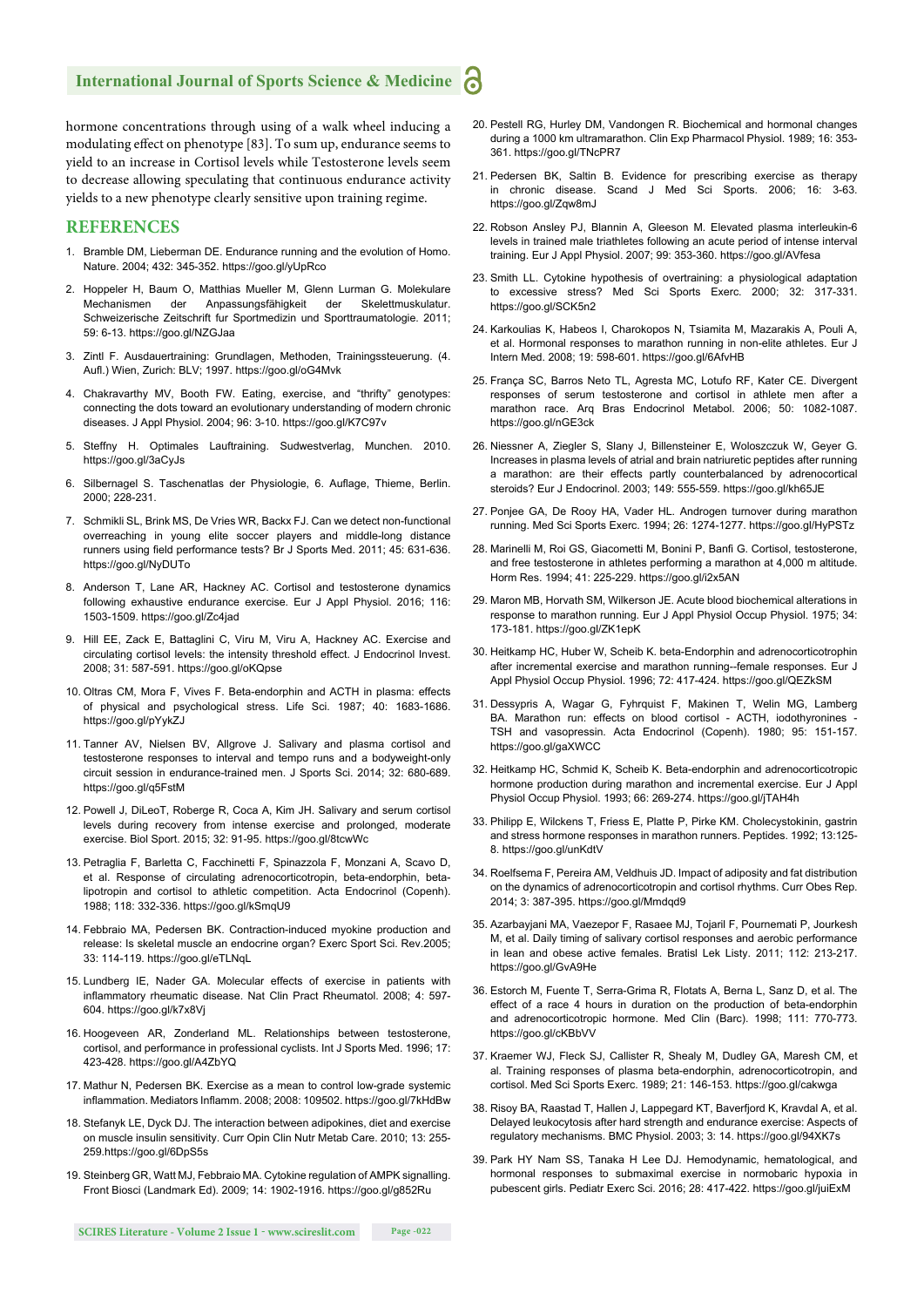- 40. Wolkow A, Aisbett B, Reynolds J, Ferguson SA, Main LC. Acute Psychophysiological relationships between mood, inflammatory and cortisol changes in response to simulated physical firefighting work and sleep restriction. Appl Psychophysiol Biofeedback. 2016; 41: 165-180. https://goo.gl/ZhGAMX
- 41. Smoak B, Deuster P, Rabin D, Chrousos G. Corticotropin-releasing hormone is not the sole factor mediating exercise-induced adrenocorticotropin release in humans. J Clin Endocrinol Metab. 1991; 73: 302-306. https://goo.gl/NExmv5
- 42. Rahkila P, Hakala E, Alen M, Salminen K, Laatikainen T. Beta-endorphin and corticotropin release is dependent on a threshold intensity of running exercise in male endurance athletes. Life sci. 1988; 43: 551-558. https://goo.gl/iVspVE
- 43. Bonen A. Effects of exercise on excretion rates of urinary free cortisol. J Appl Physiol. 1976; 40: 155-158. https://goo.gl/eMfySz
- 44. Rahkila P, Hakala E, Salminen K, Laatikainen T. Response of plasma endorphins to running exercises in male and female endurance athletes. Med Sci Sports Exerc. 1987; 19: 451-455. https://goo.gl/AHKnnV
- 45. Luger A, Deuster PA, Debolt JE, Loriaux DL, Chrousos GP. Acute exercise stimulates the renin-angiotensin-aldosterone axis: adaptive changes in runners. Horm Res. 1988; 30: 5-9. https://goo.gl/GJQcH1
- 46. Struder HK, Hollmann W, Platen P, Rost R, Weicker H, Kirchhof O, et al. Neuroendocrine system and mental function in sedentary and endurance-trained elderly males. Int J Sports Med. 1999; 20: 159-166. https://goo.gl/gP3ghR
- 47. Lehmann M1, Knizia K, Gastmann U, Petersen KG, Khalaf AN, Bauer S, et al. Influence of 6-week, 6 days per week, training on pituitary function in recreational athletes. Br J Sports Med. 1993; 27: 186-192. https://goo.gl/vKBZDD
- 48. Hew-Butler T, Noakes TD, Soldin SJ, Verbalis JG. Acute changes in endocrine and fluid balance markers during high-intensity, steady-state, and prolonged endurance running: unexpected increases in oxytocin and brain natriuretic peptide during exercise. Eur J Endocrinol. 2008; 159: 729-737. https://goo.gl/5kvNJu
- 49. Stuempfle KJ, Nindl BC, Kamimori GH. Stress hormone responses to an ultraendurance race in the cold. Wilderness Environ Med. 2010; 21: 22-27. https://goo.gl/imX3CT
- 50. Alghadir AH, Gabr SA, Aly FA. The effects of four weeks aerobic training on saliva cortisol and testosterone in young healthy persons. J Phys Ther Sci. 2015; 27: 2029-2033. https://goo.gl/YJd3FR
- 51. Daly W, Seegers CA, Rubin DA, Dobridge JD, Hackney AC. Relationship between stress hormones and testosterone with prolonged endurance exercise. Eur J Appl Physiol. 2005; 93: 375-380. https://goo.gl/d35Xc6
- 52. Egloff N, Egle UT, von Kanel R. Therapie zentralisierter Schmerzstörungen. Praxis. 2009; 98: 271-283. https://goo.gl/1cKt5s
- 53. Duclos M, Tabarin A. Exercise and the Hypothalamo-Pituitary-Adrenal Axis. Front Horm Res. 2016; 47: 12-26. https://goo.gl/nwp8zt
- 54. Houmard JA, Costill DL, Mitchell JB, Park SH, Fink WJ, Burns JM. Testosterone, cortisol, and creatine kinase levels in male distance runners during reduced training. Int J Sports Med. 1990; 11: 41-45. https://goo.gl/iCWBC8
- 55. Garcin M, Fleury A, Billat V. The ratio HLa: RPE as a tool to appreciate overreaching in young high-level middle-distance runners. Int J Sports Med. 2002; 23: 16-21. https://goo.gl/BLKP78
- 56. Scherr J, Wolfarth B, Christle JW, Pressler A, Wagenpfeil S, Halle M. Associations between Borg's rating of perceived exertion and physiological measures of exercise intensity. Eur J Appl Physiol. 2013; 113: 147-155. https://goo.gl/xb6sFV
- 57. McLean BD, Coutts AJ, Kelly V, McGuigan MR, Cormack SJ. Neuromuscular, endocrine, and perceptual fatigue responses during different length betweenmatch microcycles in professional rugby league players. Int J Sports Physiol Perform. 2010; 5: 367-383. https://goo.gl/EZb43J
- 58. Papacosta E, Nassis GP. Saliva as a tool for monitoring steroid, peptide and immune markers in sport and exercise science. J Sci Med Sport. 2011; 14: 424-434. https://goo.gl/dWaubn
- 59. Barron JL, Noakes TD, Levy W, Smith C, Millar RP. Hypothalamic dysfunction in overtrained athletes. J Clin Endocrinol Metab. 1985; 60: 803-806. https://goo.gl/V2gAT5
- 60. Vervoorn C, Quist AM, Vermulst LJ, Erich WB, de Vries WR, Thijssen JH. The behaviour of the plasma free testosterone/cortisol ratio during a season of elite rowing training. Int J Sports Med. 1991; 12: 257-263. https://goo.gl/dLBsqX
- 61. McKenzie R, O'Fallon A, Dale J, Demitrack M, Sharma G, Deloria M, et al. Low-dose hydrocortisone for treatment of chronic fatigue syndrome: a randomized controlled trial. JAMA. 1998; 280: 1061-1066. https://goo.gl/D9DbEZ
- 62. Cleare AJ, Heap E, Malhi GS, Wessely S, O'Keane V, Miell JP. Low-dose hydrocortisone for chronic fatigue syndrome: a randomized crossover trial. Lancet. 1999; 353: 455-458. https://goo.gl/tW97uY
- 63. Mateeff D. Muskelermüdung und allgemeine Ermüdung; I. Teil. Theorie & Praxis der Körperkultur. 1957; 6: 718-727.
- 64. Vogel, R. Übertraining: Begriffsklärungen, ätiologische Hypothesen, aktuelle Trends und methodische Limiten. Schweizerische Zeitschrift für Sportmedizin und Sporttraumatologie. 2001; 49: 154-162. https://goo.gl/cKXqu1
- 65. Wassiljewa WWW. Einige Bemerkungen zu den Mechanismen der Ermüdung und des Übertrainings. Theorie & Praxis der Körperkultur. 1955; 4: 207-215.
- 66. Luger A, Deuster PA, Gold PW, Loriaux DL, Chrousos GP. Hormonal responses to the stress of exercise. Adv Exp Med Biol. 1988; 245: 273-280. https://goo.gl/ugjxvv
- 67. Kandel M, Baeyens JP, Clarys P. Somatotype, training and performance in Ironman athletes. Eur J Sport Sci. 2014; 14: 301-308. https://goo.gl/9JF43r
- 68. Schaeffer PJ, Villarin JJ, Lindstedt SL. Chronic cold exposure increases skeletal muscle oxidative structure and function in Monodelphis domestica, a marsupial lacking brown adipose tissue. Physiol Biochem Zool. 2003; 76: 877-887. https://goo.gl/KQJV6n
- 69. Pedersen BK, Steensberg A, Fischer C, Keller C, Keller P, Plomgaard P, et al. The metabolic role of IL-6 produced during exercise: is IL-6 an exercise factor? Proc Nutr Soc. 2004; 63: 263-267. https://goo.gl/WCWZ2i
- 70. Terrados N. Altitude training and muscular metabolism. Int J Sports Med 1992; 13: 206-209. https://goo.gl/19vF7o
- 71. Vaara JP, Kalliomaa R, Hynninen P, Kyrolainen H. Physical fitness and hormonal profile during an 11-week paratroop training period. J Strength Cond Res. 2015; 29: 163-167. https://goo.gl/r4qTzE
- 72. de Kloet ER, Oitzl MS, Joels M. Stress and cognition: are corticosteroids good or bad guys? Trends Neurosci. 1999; 22: 422-426. https://goo.gl/HXSQXk
- 73. Maresh CM, Whittlesey MJ, Armstrong LE, Yamamoto LM, Judelson DA, Fish KE, et al. Effect of hydration state on testosterone and cortisol responses to training-intensity exercise in collegiate runners. Int J Sports Med. 2006; 27: 765-770. https://goo.gl/G32fe6
- 74. Talbott, S. The Cortisol Connection. Why Stress makes you fat and ruins your health - and what you can do about it. Hunter House; 2007. https://goo.gl/MXgtRt
- 75. Lindholm C, Hirschberg AL, Carlström K, von Schoultz B. Hormone anabolic/ catabolic balance in female endurance athletes. Gynecol Obstet Invest. 1993; 36: 176-180. https://goo.gl/Wy3cH2
- 76. Lac G, Berthon P. Changes in cortisol and testosterone levels and T/C ratio during an endurance competition and recovery. J Sports Med Phys Fitness. 2000; 40: 139-144. https://goo.gl/DTTq7o
- 77. Li CY, Hsu GS, Suzuki K, Ko MH, Fang SH. Salivary immuno factors, cortisol and testosterone responses in athletes of a competitive 5,000 m race. Chin J Physiol. 2015; 58: 263-269. https://goo.gl/p26jb3
- 78. Gleeson M. Biochemical and immunological markers of over-training. J Sports Sci Med. 2002; 1: 31-41. https://goo.gl/deE2KW
- 79. Puntschart A, Claassen H, Jostarndt K, Hoppeler H, Billeter R. mRNAs of enzymes involved in energy metabolism and mtDNA are increased in endurance-trained athletes. Am J Physiol. 1995; 269: 619-625. https://goo.gl/oR842U
- 80. Heitkamp HC, Schulz H, Rocker K, Dickhuth HH. Endurance training in females: changes in beta-endorphin and ACTH. Int J Sports Med. 1998; 19: 260-264. https://goo.gl/84JCxy